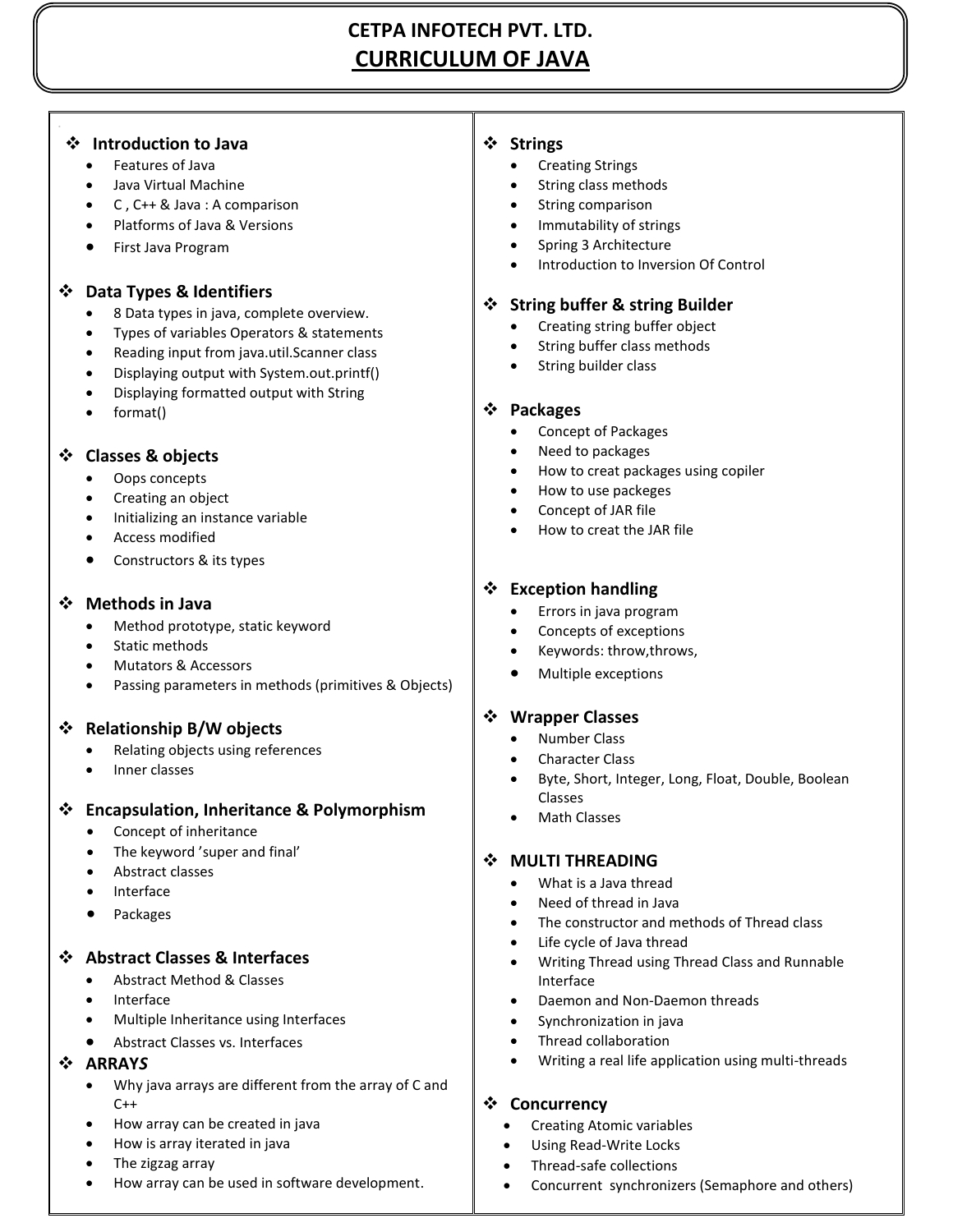- Executors and ThreadPools to concurrently schedule tasks
- Parallelism and the Fork-Join framework

#### **Strems & Files**

- Creating a File
- Reading & Writting data from a File
- Zipping & Unzipping File
- Serialization/de-serialization of Objects

# **File I/O with NIO 2**

- The Path interface
- The Files class
- Directory and File operations
- Managing file system attributes
- Reading, writing, and creating files
- Watching for file system changes

## **Networking**

- Develop code to set up the network connection Understand TCP/IP
- Use Server Socket and Socket classes to implement TCP/IP clients and servers
- Understand UDP
- Use Datagram Socket and Datagram Packet classes to implement UDP based clients and servers
- RMI (Remote Method Invocation)
- JNDI (Java Naming Directory Interface)

#### **GENERICS**

- Generic classes
- Generic Interfaces
- Generic Methods

# **COLLECTION FRAMEWORK**

- Introduction of Collection Framework
- Need of Collection
- Collection API (the classes and interfaces)
- The methods of Collection interface
- List Interface (the Array List, Vector, Linked List, and Stack classes)
- The Iterator, ListIterator, and Enumeration interfaces
- Set Interface (the HashSet, LinkedHashSet classes)
- Map Interface (the Hashtable, HashMap, LinkedHashMap, classes)
- The Comparable and Comparator interfaces
- The TreeMap and TreeSet classes
- How Collection Framework is used in industry (the real Project Development)

- 
- 

# **DATABASE CONNECTIVITY (THE JDBC)**

- Concepts of JDBC
- Need Of JDBC
- Types Of JDBC Drivers
- Type1: Jdbc-Odbc bridge Driver
- Type2: Native API Driver
- Type3: Middleware layer Driver
- Type4: Pure Java Driver
- Difference between the JDBC drivers
- Connecting with Databases (MS Access, My Sql, and Oracle)
- Executing query in database
- Other miscellaneous topics in JDBC

# **Graphics Programming Using**

- AWT
- Swing
- Applets

# **Localization**

- Advantages of localization
- Defining locale
- Read and set locale using the Locale object
- Resource bundles
- Format messages, dates and numbers

# **❖ SERVLETS AND JSP**

- Introduction of Servlet
- Difference b/w CGI, PHP, ASP, and Servlet
- Lifecycle (callback) Methods Of Servlet
- Servlet Implementation & Configuration
- ServletRequest and ServletResponse Interface and their method
- SevletConfig and ServletContext Interface and their method
- Introduction of Web server i.e. Sun Glassfish, Apache Tomcat, Oracle Weblogic
- Introduction to IDE (Integrated Development Environment) like: Eclipse, NetBeans
- The JSP (Java Server Pages)
- The concept of Java Beans
- Using Java Beans with the JSP.

Writing an application using Collection API and JDBC